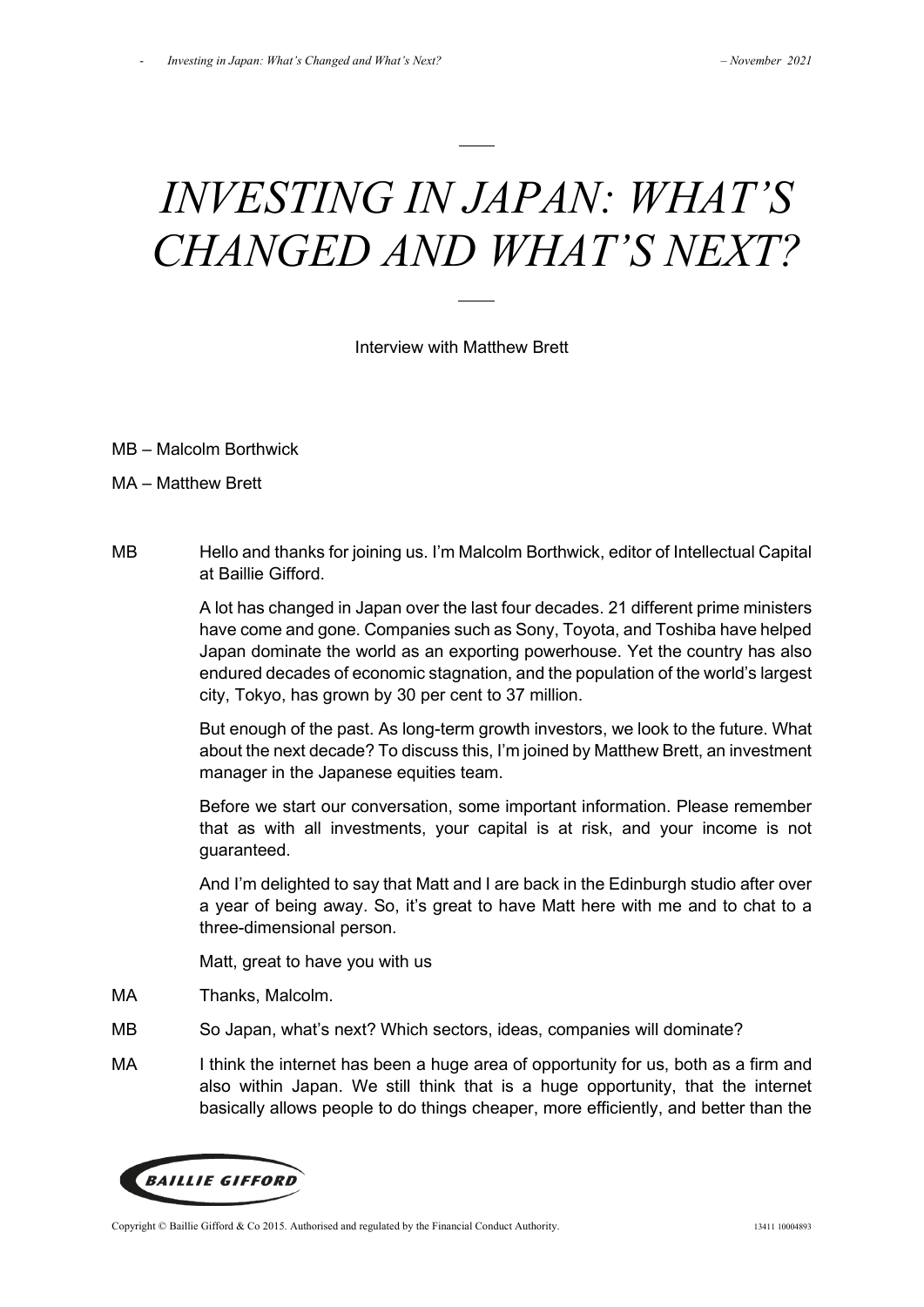offline in many cases. We think that that gives opportunities across retail, across financial services and many other areas.

Another big area that's much more Japan specific is in the automation-related companies. So, for example, the big robot companies and other automation companies. And we can see at the moment in the world the various supply-related challenges that we're having. One of the obvious solutions to that is to make more things more efficiently than we're doing at the moment, and I think Japan has a huge amount to offer the world in that sense.

And then finally, we've started to get a little bit more exposure to some of the cosmetics and skin care-related companies. This is a slightly different type of opportunity for us, where we can see the increasing wealth in the rest of Asia, and Asian skin care looks at the Japanese brands very, very favourably. And so, we think that that could be a really interesting way for us to play the rising wealth trends continuing across Asia.

So, those are just three areas that are exciting. There are many individual companies within that.

- MB Robotics is interesting, Matt. We talked about the exporting companies in Japan which have dominated. The Toshibas. The Sonys. The Toyotas. But what about the world-leading robotics firms in Japan? Because Japan is still very much at the cutting edge and ahead of the game here, isn't it?
- MA Yes, I think you're absolutely right. When we look at the major robotics companies globally, there are two handfuls of those globally, and one of those hands is basically in Japan.

And I think what really makes the Japanese very, very good at this area is a whole combination of things. The materials that they have to start with. The quality they put into the steel and things like that is very, very high. The precision engineering is very good. Their standards of quality are immensely high.

And so, one of the ways that many parts of the world have been increasing their manufacturing prowess is basically to buy in the Japanese technology. Your robots and computerised numerical controllers from Fanuc. Your robots from the likes of Yaskawa. Machine tools from DMG Mori. So, Japan really is providing, I guess, the picks and shovels of the modern era, and I think that that should continue.

When we look at up-and-coming automation companies from other areas of the world, yes, China is making big strides in automation, and has as a national priority improving their skills in this area. But when it comes to the high end, the simplest and easiest way is still to buy from the Japanese and to really quickly increase the production quality.

MB Matt, you joined the Japanese equities team 16 years ago, when dividends were virtually non-existent, probably, in Japan. This has changed a lot to what we see now, in terms of a lot more Japanese companies paying dividends. How do you see that evolving over the next decade?

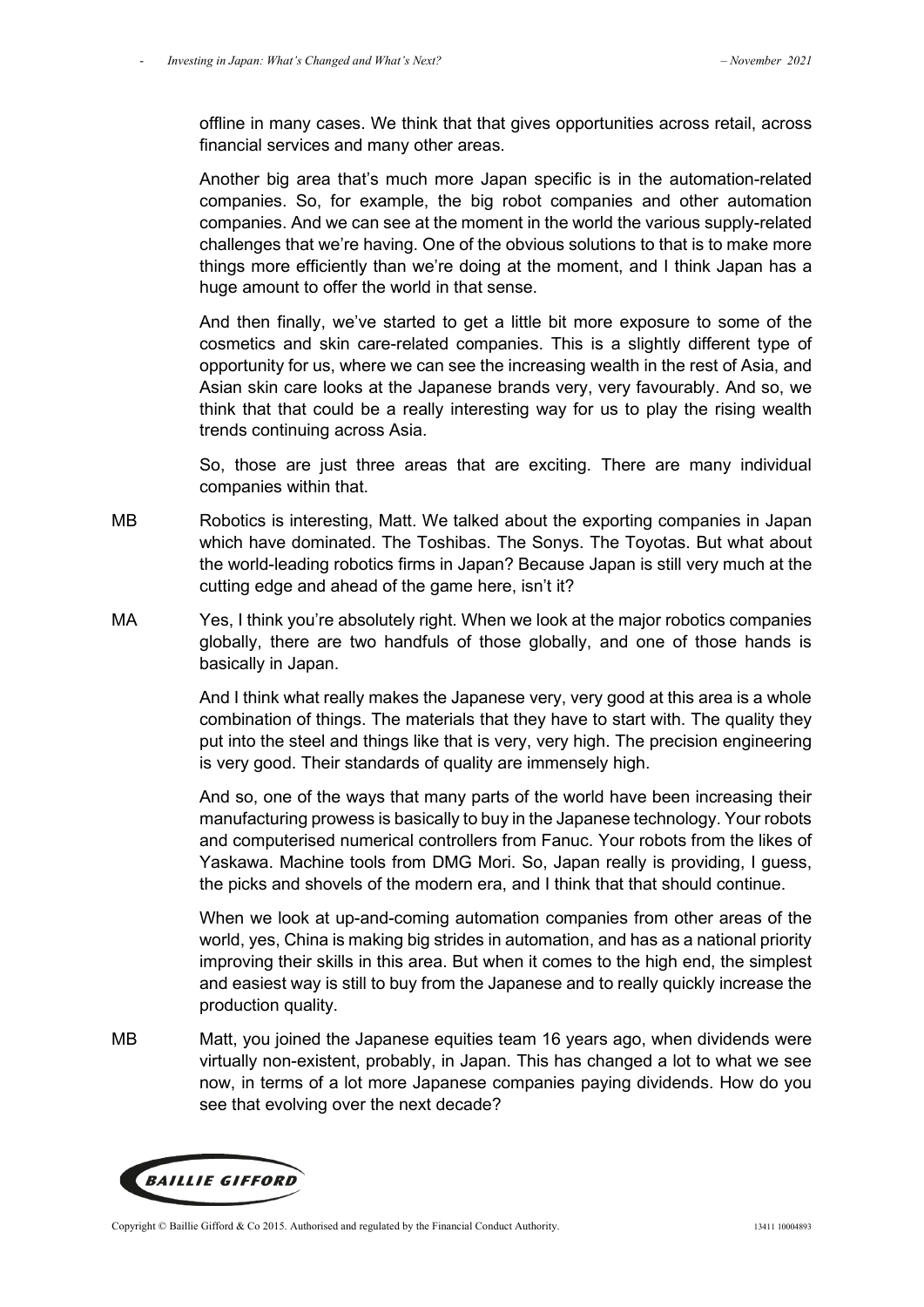MA I think this is another real area of excitement, where Japan is just in a very different place still to many parts of the world. So, as you say, you go back 15-odd years, and for Japanese companies, the dividend was very much an afterthought. Some companies in that stage were actually paying a fixed dividend, and you'd ask them, why is the dividend ¥50? And they'd say, well, it just is ¥50. There was no relation whatsoever with the profits of the company.

> Then we've seen a period where Japanese companies have moved towards paying out a certain percent of profit. But during the global financial crisis, there was quite a big setback in the dividends in Japan.

> Whereas the Japanese companies have been much more reluctant to cut their dividends in the current crisis. And so, we've actually seen a very resilient approach to the dividends. And this is backed, obviously, by the large amounts of cash that many Japanese companies still have.

> So, as you say, when we look forward over the next ten years, I think we're probably somewhere around halfway through this trend, in the sense that, yes, Japanese companies pay a lot more attention to the dividends, and yes, they are now paying attention to the stability of those dividends as well. But still, over half of Japanese companies have a net cash position, and sometimes it's still very big.

> And so, I think the scope to continue to grow dividends ahead of earnings in Japan is probably far better than in many parts of the world. And I think that's just an excitement in Japan that really is, I think, quite different to how many people's perception of the Japanese market is.

- MB The net cash position of a lot of Japanese companies fascinates me, because I can't work out whether or not it's a good thing or bad thing, because, surely, if they've got cash, is it because they're not seeing investment opportunities? Are they too cautious? Or what's going on there?
- MA I think it reflects a few different things, to be honest, Malcolm. I think it reflects both historic practices of trying to be resilient to disaster, and one of the features of Japan, obviously, has been many, many natural disasters over the years. And so, it's considered sound business practice to make sure the company is able to pay salaries for a few months regardless of what happens.

 And actually, that stood Japanese companies in very good stead during the current pandemic. We haven't seen companies needing to come and raise money or things like that because they've got into difficulties because they were already planning for some type of difficulty, although it's turned into a different one.

 Obviously, with anything, the question is how conservative you are, and whether it's been somewhat overdone. And I think the experience of the bubble bursting, and then the so-called lost decades in Japan, maybe made some Japanese managements perhaps a bit excessively cautious at points.

 But I think the last ten, 15 years has actually been pretty good for Japanese businesses. And I think many of the managers who maybe had that scarring

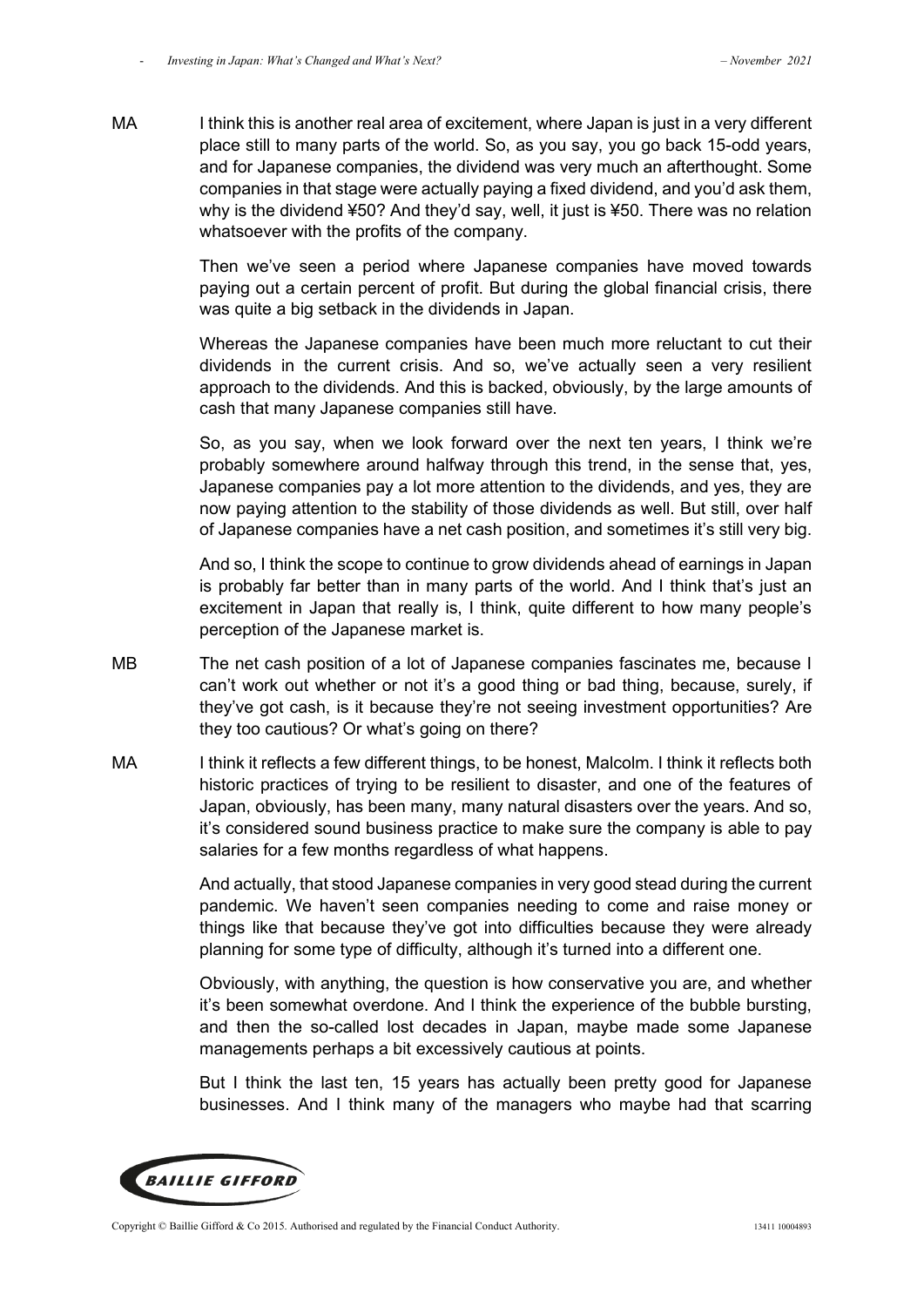experience as a result of the bursting of the bubble, have now retired, and the newer generation, I think, are just a bit more forward-looking and a bit more optimistic.

 Which is why I think the trends towards cash hoarding, and indeed the trend of holding shares in other companies, both of these have been reducing over time. People often say, cash flow pays dividends. But obviously, very fundamentally, cash pays dividends. And if you've got a great big load of it already within the company, it's a great starting point in terms of resilience of the business and the ability to pay some of that out to shareholders over time.

- MB I always found the perception of Japan interesting, Matt. As a journalist, I was the BBC's Asia Business editor, Japan as a country or as an investment opportunity used to divide opinion. Why do you see Japan as splitting opinion so much?
- MA I think one of the things about Japan that really sticks in people's mind is there was this period in the 80s when Japan was a really dominant type of force. We've got books in the Baillie Gifford investment library about Japanese management, *kaizen*, taking over the world and so on. And obviously, then, at the end of the 80s, we had that great crashing of that bubble. And then there was a period of 10, 15 years of Japan really, I think, lost some of its own confidence, and I think investors probably lost a lot of confidence in Japan at that time.

And so, what I find, actually, when I meet investors is there are two groups of people that are more optimistic about Japan. One is the older investors, who were around during that 80s period and understand that Japan had very strong characteristics at one stage. And then the more recent investors, who maybe started looking at Japan as I did 15 years ago, when a lot of the more difficult period had already passed by that point, and actually the stock market since then has delivered decent returns, and there's been interesting companies.

Obviously, there's a kind of middling cohort, who started investing in Japan in 1989, and for the first ten years had a pretty difficult time. Maybe it's hard for those people to shake the impression that Japan is somewhere to lose money rather than to make money, but that hasn't been the experience for a good 15 years now.

- MB When you go to Japan, How different is the perception from the reality?
- MA I think it's just hugely different, isn't it? So, I remember first going to Japan. It'd be, what, 2005, 2006. And you've been told by some of your colleagues outside the Japan team, to be clear, that Japan is a declining and declined place, etc., and you have this vision of one of those old Western films, turning up, and the tumbleweeds going across this declining and decrepit place.

So, anyway, so you turn up, and I first went to Osaka, and my first thought was, gosh, look at these big buildings. Look at how well organised everything is. My colleague who was with me at the time said, wait until you get to Tokyo. It's a good job I started in Osaka because the shock might've been too much. And then you get to Tokyo, and it's just the most fantastically well organised, clean, efficient city.

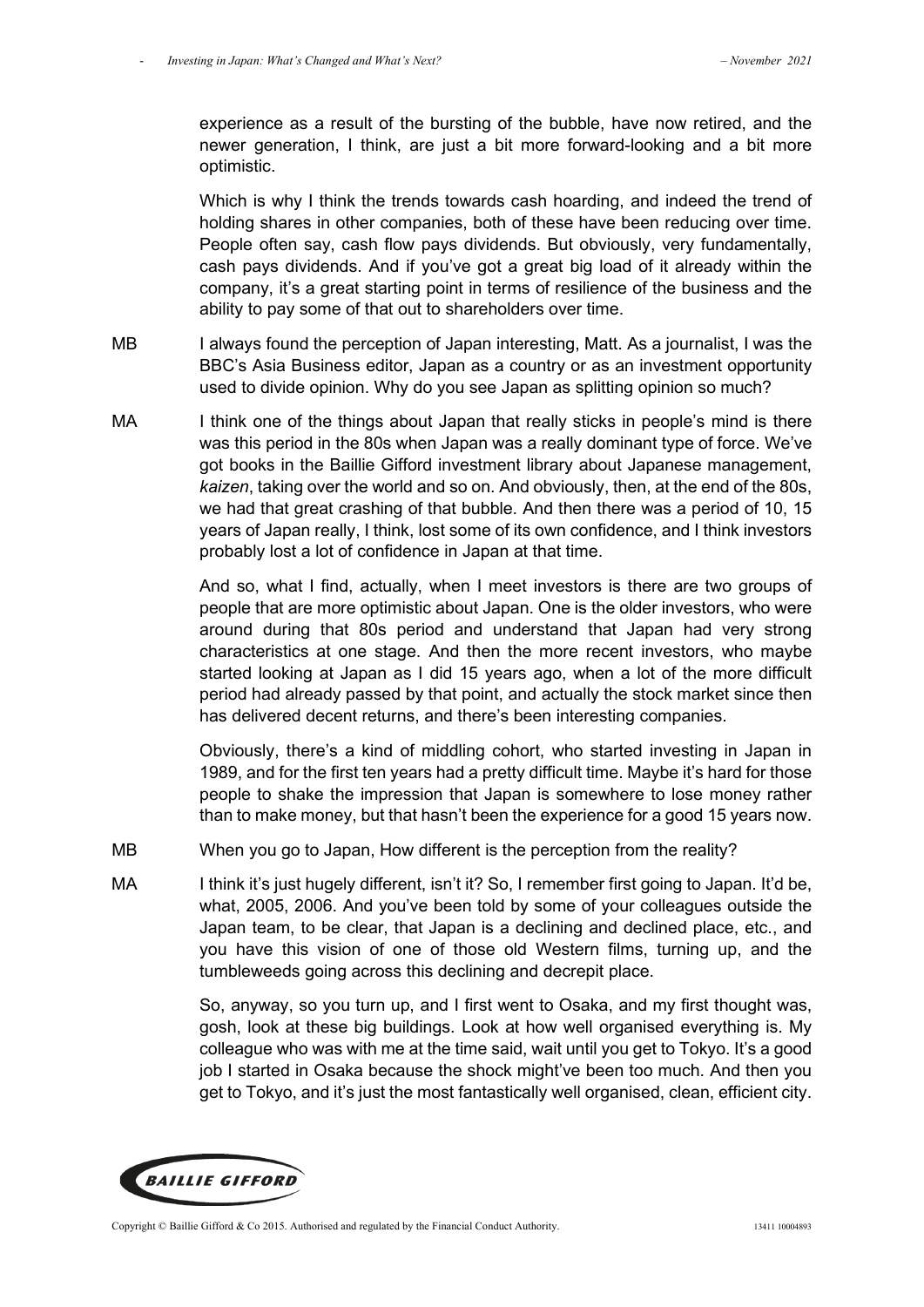So, there's this perception, as I say, that things stopped happening in Japan in 1989 or whatever, but that's not true at all.

Japan continued to develop. The real estate market was very dynamic. And so, I think it's a great place now for any of the listeners, I think, to go and visit, because people also have an impression of Japan as very expensive, but actually I think a lot of that relative expense has disappeared over the years.

And it is just such a fascinating place because of the way it's so developed, but it developed with its own history and its own identity. And so, it's very developed, but obviously very different to the Anglo-Saxon world, and I think that does make it just a very interesting place.

MB Are we making a mistake possibly by comparing Japan to markets that we are very familiar with, like the US, and Europe, and more specifically the UK?

MA I certainly think, as with anything, we look through our own cultural prism, don't we, at things? And this applies not just to Japan, but to China and other countries. It's very easy to assume that our ways of doing things are the correct way or the best way. I think what we would have to say, for example, is that Japan, people talk about this lost decade and so on, but the lost decade was very much a lost decade for investors in the stock market. Remember unemployment in Japan remained very, very low.

> And for Japanese society as a whole, that was a very good thing. So, there was a bit of a choice that went on at that stage to protect the employees rather than to protect the shareholders.

> Now, is that the wrong or the right thing? I don't know. It's different. And one of the things I personally find quite fascinating is the way that, over the years, Japan has become more shareholder focused over time, but also it seems to me that the Anglo-Saxon model has actually become a bit more Japanese. In the sense that, in the past, the dominant, the shareholder value and focusing on the shareholder at the expense of everything, that now feels a very old-fashioned way to think about capitalism.

> Nowadays, people think about the various stakeholders in the business. They think also about the externalities of the business. And that's something, actually, the Japanese, in their own way, have been thinking quite deeply about for decades. So, it is curious how these things can converge over time, and what seems odd maybe ten or 15 years ago, now actually seems much, much more internationally comparable.

- MB Matt, thanks so much for joining us on the podcast. It's great to be back in the studio and really enjoyed the conversation. I hope you, the audience, have enjoyed it too.
- MA Thanks, Malcolm.

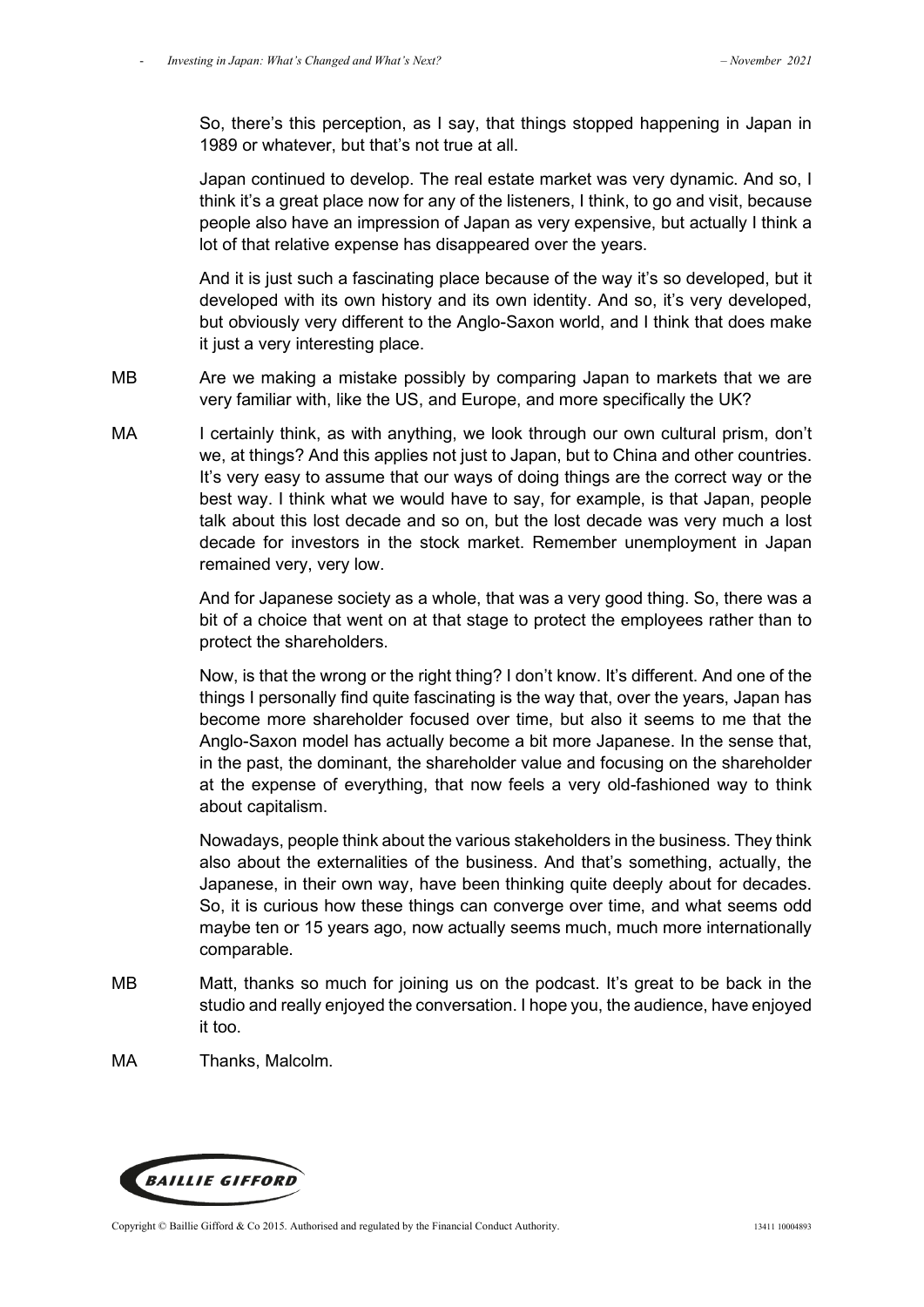Thanks for joining us, and I hope you've enjoyed the discussion between Matt and myself.

Thanks for joining us, and I hope you've enjoyed the discussion as much as I have with Matt. And if you're listening at home, in the car, wherever you are, stay well, and we look forward to bringing you more insights in our next podcast.

## **Important Information**

Baillie Gifford & Co and Baillie Gifford & Co Limited are authorised and regulated by the Financial Conduct Authority (FCA). Baillie Gifford & Co Limited is an Authorised Corporate Director of OEICs.

Baillie Gifford Overseas Limited provides investment management and advisory services to non-UK Professional/Institutional clients only. Baillie Gifford Overseas Limited is wholly owned by Baillie Gifford & Co. Baillie Gifford & Co and Baillie Gifford Overseas Limited are authorised and regulated by the FCA in the UK.

Persons resident or domiciled outside the UK should consult with their professional advisers as to whether they require any governmental or other consents in order to enable them to invest, and with their tax advisers for advice relevant to their own particular circumstances.

#### **Financial Intermediaries**

This communication is suitable for use of financial intermediaries. Financial intermediaries are solely responsible for any further distribution and Baillie Gifford takes no responsibility for the reliance on this document by any other person who did not receive this document directly from Baillie Gifford.

## **Europe**

Baillie Gifford Investment Management (Europe) Limited provides investment management and advisory services to European (excluding UK) clients. It was incorporated in Ireland in May 2018 and is authorised by the Central Bank of Ireland. Through its MiFID passport, it has established Baillie Gifford Investment Management (Europe) Limited (Frankfurt Branch) to market its investment management and advisory services and distribute Baillie Gifford Worldwide Funds plc in Germany. Similarly, it has established Baillie Gifford Investment Management (Europe) Limited (Amsterdam Branch) to market its investment management and advisory services and distribute Baillie Gifford Worldwide Funds plc in The Netherlands. Baillie Gifford Investment Management (Europe) Limited also has a representative office in Zurich, Switzerland pursuant to Art. 58 of the Federal Act on Financial Institutions ("FinIA"). It does not constitute a branch and therefore does not have authority to commit Baillie Gifford Investment Management (Europe) Limited. It is the intention to ask for the authorisation by the Swiss Financial Market Supervisory Authority (FINMA) to maintain this representative office of a foreign asset manager of collective assets in Switzerland pursuant to the applicable transitional provisions of FinIA. Baillie Gifford Investment

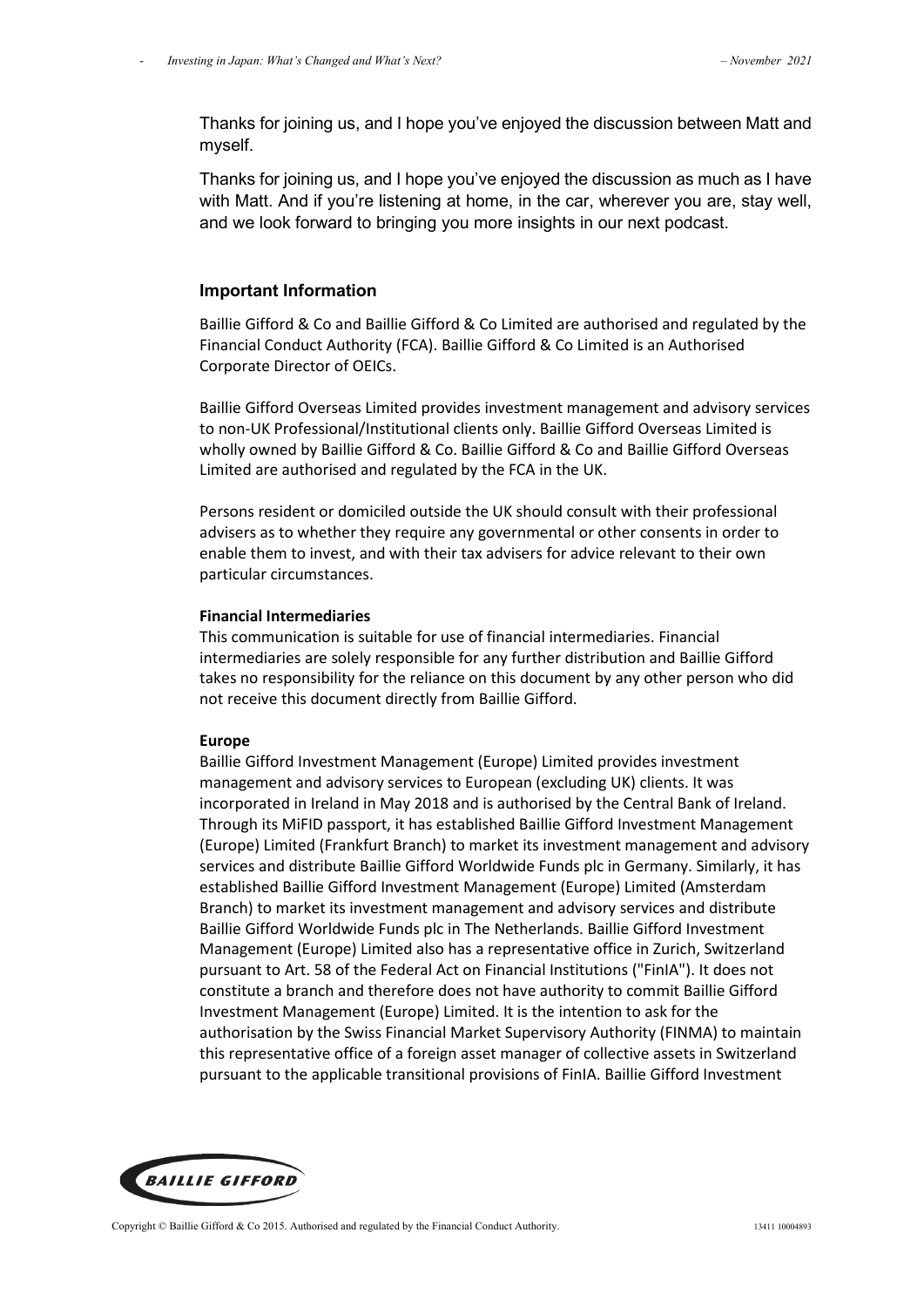Management (Europe) Limited is a wholly owned subsidiary of Baillie Gifford Overseas Limited, which is wholly owned by Baillie Gifford & Co.

## **Hong Kong**

Baillie Gifford Asia (Hong Kong) Limited 柏基亞洲(香港)有限公司 is wholly owned by Baillie Gifford Overseas Limited and holds a Type 1 and a Type 2 license from the Securities & Futures Commission of Hong Kong to market and distribute Baillie Gifford's range of collective investment schemes to professional investors in Hong Kong. Baillie Gifford Asia (Hong Kong) Limited 柏基亞洲(香港)有限公司 can be contacted at Suites 2713-2715, Two International Finance Centre, 8 Finance Street, Central, Hong Kong. Telephone +852 3756 5700.

## **South Korea**

Baillie Gifford Overseas Limited is licensed with the Financial Services Commission in South Korea as a cross border Discretionary Investment Manager and Non-discretionary Investment Adviser.

## **Japan**

Mitsubishi UFJ Baillie Gifford Asset Management Limited ('MUBGAM') is a joint venture company between Mitsubishi UFJ Trust & Banking Corporation and Baillie Gifford Overseas Limited. MUBGAM is authorised and regulated by the Financial Conduct Authority.

## **Australia**

Baillie Gifford Overseas Limited (ARBN 118 567 178) is registered as a foreign company under the Corporations Act 2001 (Cth) and holds Foreign Australian Financial Services Licence No 528911. This material is provided to you on the basis that you are a "wholesale client" within the meaning of section 761G of the Corporations Act 2001 (Cth) ("Corporations Act"). Please advise Baillie Gifford Overseas Limited immediately if you are not a wholesale client. In no circumstances may this material be made available to a "retail client" within the meaning of section 761G of the Corporations Act.

This material contains general information only. It does not take into account any person's objectives, financial situation or needs.

## **South Africa**

Baillie Gifford Overseas Limited is registered as a Foreign Financial Services Provider with the Financial Sector Conduct Authority in South Africa.

## **North America**

Baillie Gifford International LLC is wholly owned by Baillie Gifford Overseas Limited; it was formed in Delaware in 2005 and is registered with the SEC. It is the legal entity through which Baillie Gifford Overseas Limited provides client service and marketing functions in North America. Baillie Gifford Overseas Limited is registered with the SEC in the United States of America.